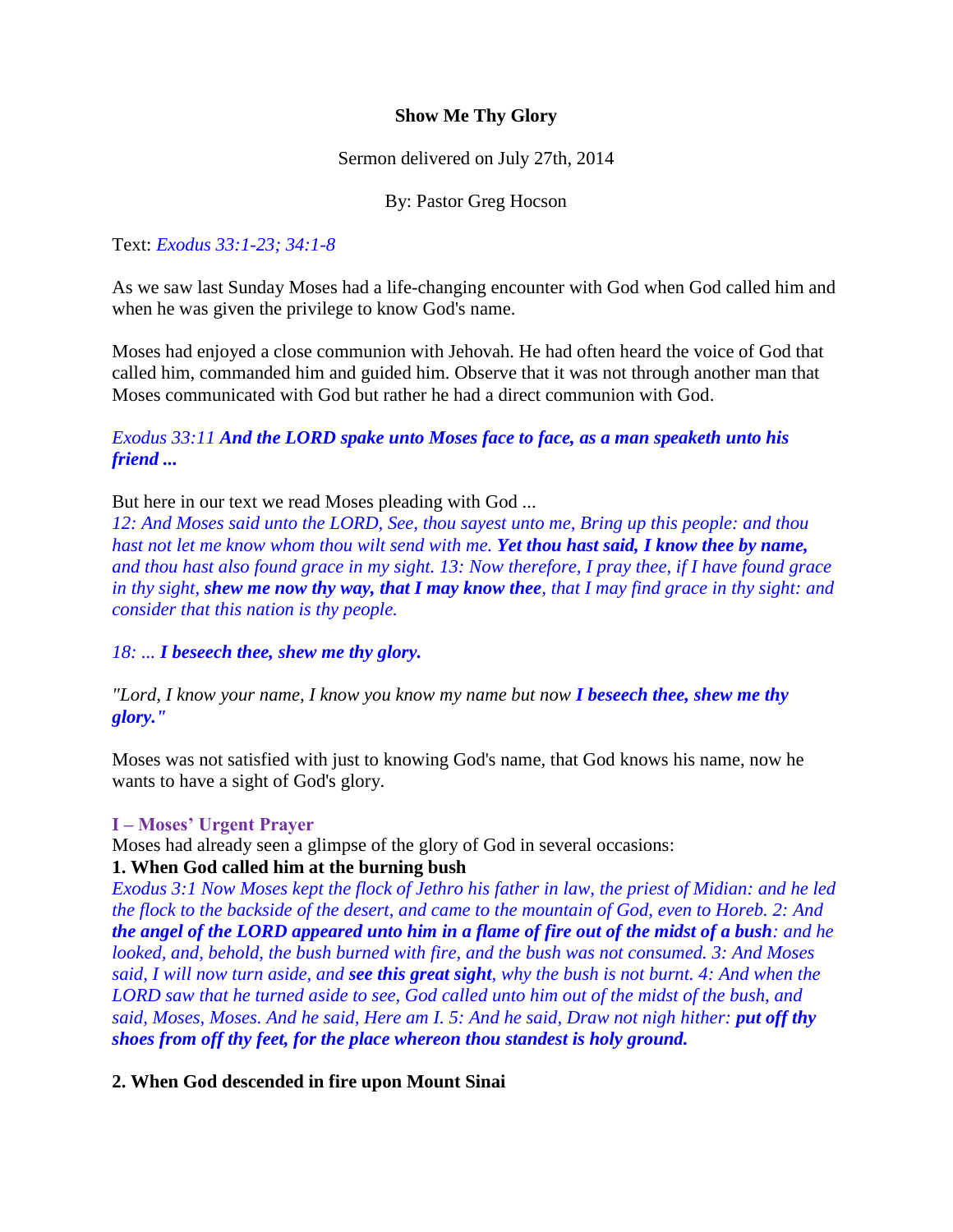*Exodus 19:18 And mount Sinai was altogether on a smoke, because the LORD descended upon it in fire: and the smoke thereof ascended as the smoke of a furnace, and the whole mount quaked greatly.*

#### **3. When Moses was called up and went into the midst of the cloud**

*Exodus 24:15 And Moses went up into the mount, and a cloud covered the mount. 16: And the glory of the LORD abode upon mount Sinai, and the cloud covered it six days: and the seventh day he called unto Moses out of the midst of the cloud. 17: And the sight of the glory of the LORD was like devouring fire on the top of the mount in the eyes of the children of Israel. 18: And Moses went into the midst of the cloud, and gat him up into the mount: and Moses was in the mount forty days and forty nights.*

But Moses wants a fuller and a greater revelation of God. Moses is very earnest with God. He beseeches God that he may see the glory of God. He prays that God would reveal His glory to Him, that he may know Him in a fuller way.

A good sign that a person has experience grace is that he wants more grace. A good sign that a person came to know God is that he wants to know God more.

The more a person knows of God, the more he would know. The nearer he gets, he presses nearer still. He longs to see God's power and glory.

*Psalm 63:1 O God, thou art my God; early will I seek thee: my soul thirsteth for thee, my flesh longeth for thee in a dry and thirsty land, where no water is; 2: To see thy power and thy glory, so as I have seen thee in the sanctuary.*

#### **II – Moses' Reason for his Prayer**

#### **What prompted Moses to pray this prayer?**

God called Moses to an overwhelming task - to bring His people to the Promise Land, to bring the Jews to the **Land that they have never seen.** How can he bring **a rebellious and a stiffnecked people** into the Promised Land, they have never been nor ever seen?

He feels the crashing weight of responsibility on his shoulder. **He understands something of the awesomeness and hugeness of his responsibility and the challenge that he will face.** This realization drove him to his knees so he prays this prayer *"Show me Thy glory"*  Moses understands that **if he going to lead and if he is going be the man of God, he must have a sight of the glory of God.** He must have a fuller understanding of the glory of God.

#### **Moses could not bear the thought of going forward without the Lord's presence.**

*15: And he said unto him, If thy presence go not with me, carry us not up hence. 16: For wherein shall it be known here that I and thy people have found grace in thy sight? is it not in that thou goest with us? ...*

He understands that the manifestation of the power and glory of God in his life is what would enable and empower him to do what God has asked him to do.

### **III – God's Gracious Response**

God graciously answered Moses' prayer.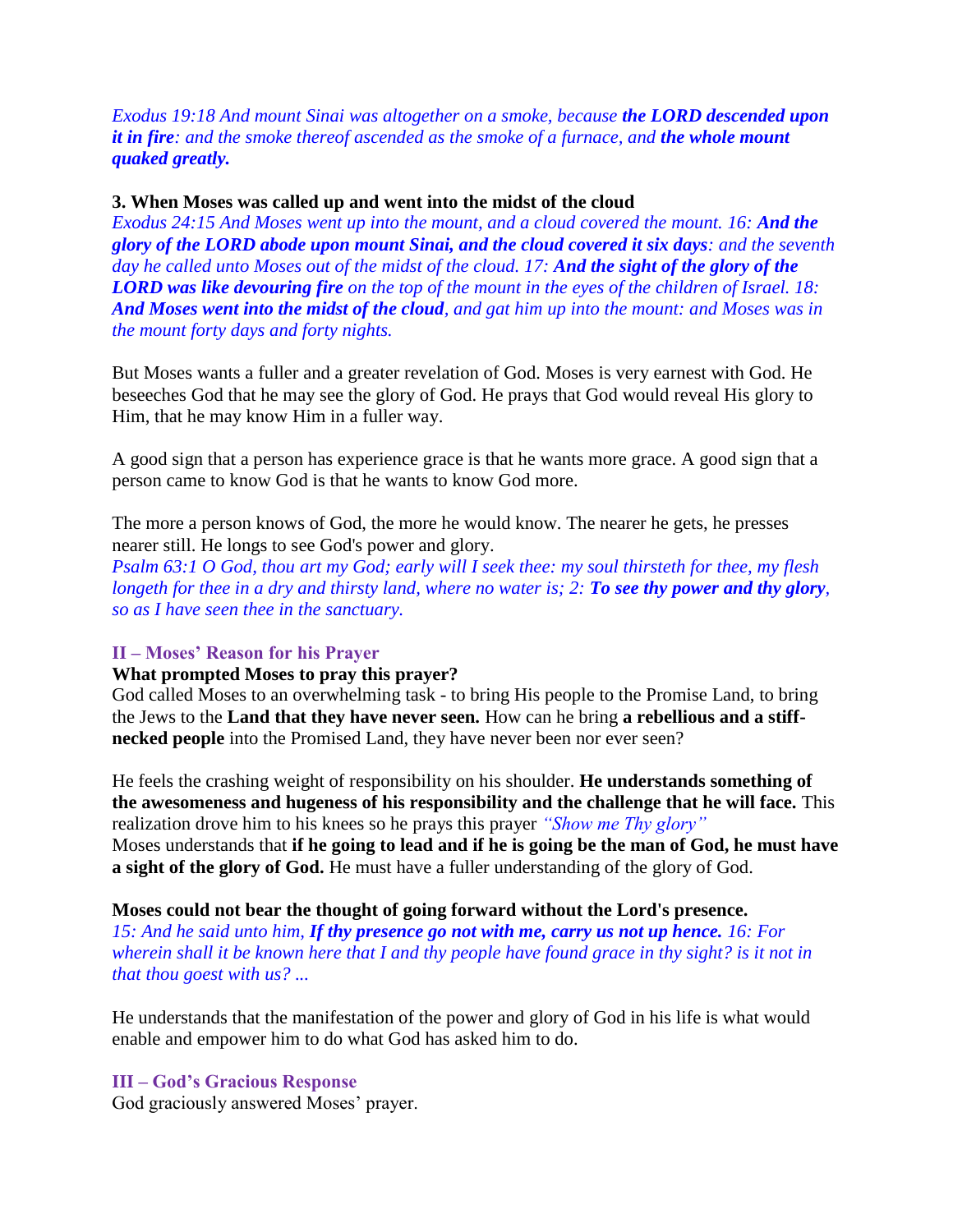*17: And the LORD said unto Moses, I will do this thing also that thou hast spoken: for thou hast found grace in my sight, and I know thee by name.*

*19: And he said, I will make all my goodness pass before thee, and I will proclaim the name of the LORD before thee; and will be gracious to whom I will be gracious, and will shew mercy on whom I will shew mercy.*

## **God's glory is twofold**

### **1. God's essential glory**

This is the glory which pertains to God's existence. It is compared in Scripture to the white blinding bright light, just like the sun.

*1 Timothy 6:16 Who only hath immortality, dwelling in the light which no man can approach unto; whom no man hath seen, nor can see: to whom be honour and power everlasting. Amen.* God alone can never die, and He lives in light so bright that no human can approach Him. No human eye has ever seen Him, nor ever will. All honor and power to Him forever! Amen.

### *23: ... thou shalt see my back parts: but my face shall not be seen.*

Moses could not look upon the face of God and the front side of God. He would be too blinding, too dazzling, too full of splendor, too radiant, so effulgent. It would kill him. It is like looking at the full radiant sun in the noon day. In fact it would be easier to look at the sun that to look at the full radiant of God's glory.

### **2. God's ethical glory**

This is the glory of His character. This is His name, His nature, His character, His person, His being, His attribute.

*5: And the LORD descended in the cloud, and stood with him there, and proclaimed the name of the LORD. 6: And the LORD passed by before him, and proclaimed, The LORD, The LORD God, merciful and gracious, longsuffering, and abundant in goodness and truth, 7: Keeping mercy for thousands, forgiving iniquity and transgression and sin, and that will by no means clear the guilty; visiting the iniquity of the fathers upon the children, and upon the children's children, unto the third and to the fourth generation. 8: And Moses made haste, and bowed his head toward the earth, and worshipped.*

Observe that when Moses said... *18: ... I beseech thee, shew me thy glory.* 

the answer given him was this ... *19: And he said, I will make all my goodness pass before thee, and I will proclaim the name of the LORD before thee ...*

Jehovah "passed by before him" (ver. 5), i.e., gave him the glimpse of His essential glory. *22: And it shall come to pass, while my glory passeth by ... 23: And I will take away mine hand, and thou shalt see my back parts: but my face shall not be seen.*

### **III - God's gracious shielding**

A full discovery of the essential glory of God, would overwhelm even Moses himself. If God would make known the fullness of who He is, Moses would not be able to live.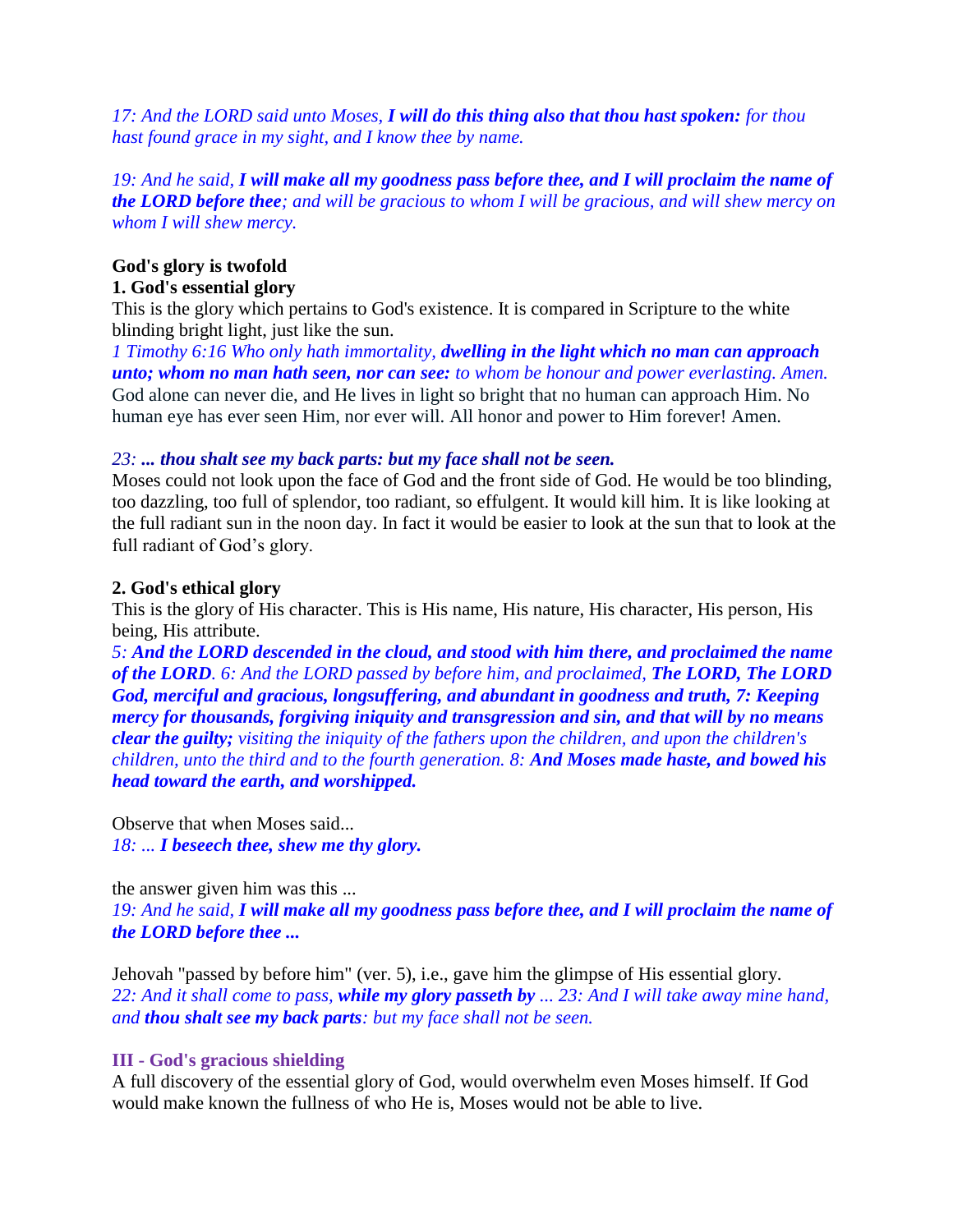## *20: And he said, Thou canst not see my face: for there shall no man see me, and live.*

No man can see God in His essential glory and live.

So God in mercy said, *"You will only see my back, the afterglow of my glory."* **God puts restrictions** so that Moses may behold some glimpse of God's essential glory and yet not die.

But as far as the ethical glory of God **there were no restrictions.** He has kept nothing back. He has made His goodness pass before him. He has revealed His name.

### **How did God shield Moses?**

*21: And the LORD said, Behold, there is a place by me, and thou shalt stand upon a rock: 22: And it shall come to pass, while my glory passeth by, that I will put thee in a clift of the rock, and will cover thee with my hand while I pass by: 23: And I will take away mine hand, and thou shalt see my back parts: but my face shall not be seen.*

## **Clift of the rock**

## *21: ... I will put thee in a clift of the rock ...*

God in His mercy provided Moses some shield from God's glory. Moses was put into the cleft of the rock. He hid him behind a rock.

Jesus Christ is the cleft of the rock wherein we stand when we come to God in Christ Jesus. Apart from Christ, men do not see the true goodness of God.

*1 Corinthians 10:4 And did all drink the same spiritual drink: for they drank of that spiritual Rock that followed them: and that Rock was Christ.*

*Rock of ages cleft for me, Let me hide myself in thee.*

# **Cover thee with my hand**

### *21: ... and will cover thee with my hand while I pass by:*

This is the second shield between Moses and God's glory. Not only the rock but God's hand as well.

### **IV - Application**

**What does this account mean to us? What do I want us to take away from this story?**

### **1. The goodness of God**

We see the goodness of God in the way God answered Moses' prayer for greater revelation. This should be an encouragement to every one of us to seek the Lord.

**God is not playing hide and seek with us.** He was us to know Him. He wants us to seek His glory. I believe that's the kind of prayer that God will not turn down.

*Isaiah 55:6 Seek ye the LORD while he may be found, call ye upon him while he is near: 7: Let the wicked forsake his way, and the unrighteous man his thoughts: and let him return unto the LORD, and he will have mercy upon him; and to our God, for he will abundantly pardon.*